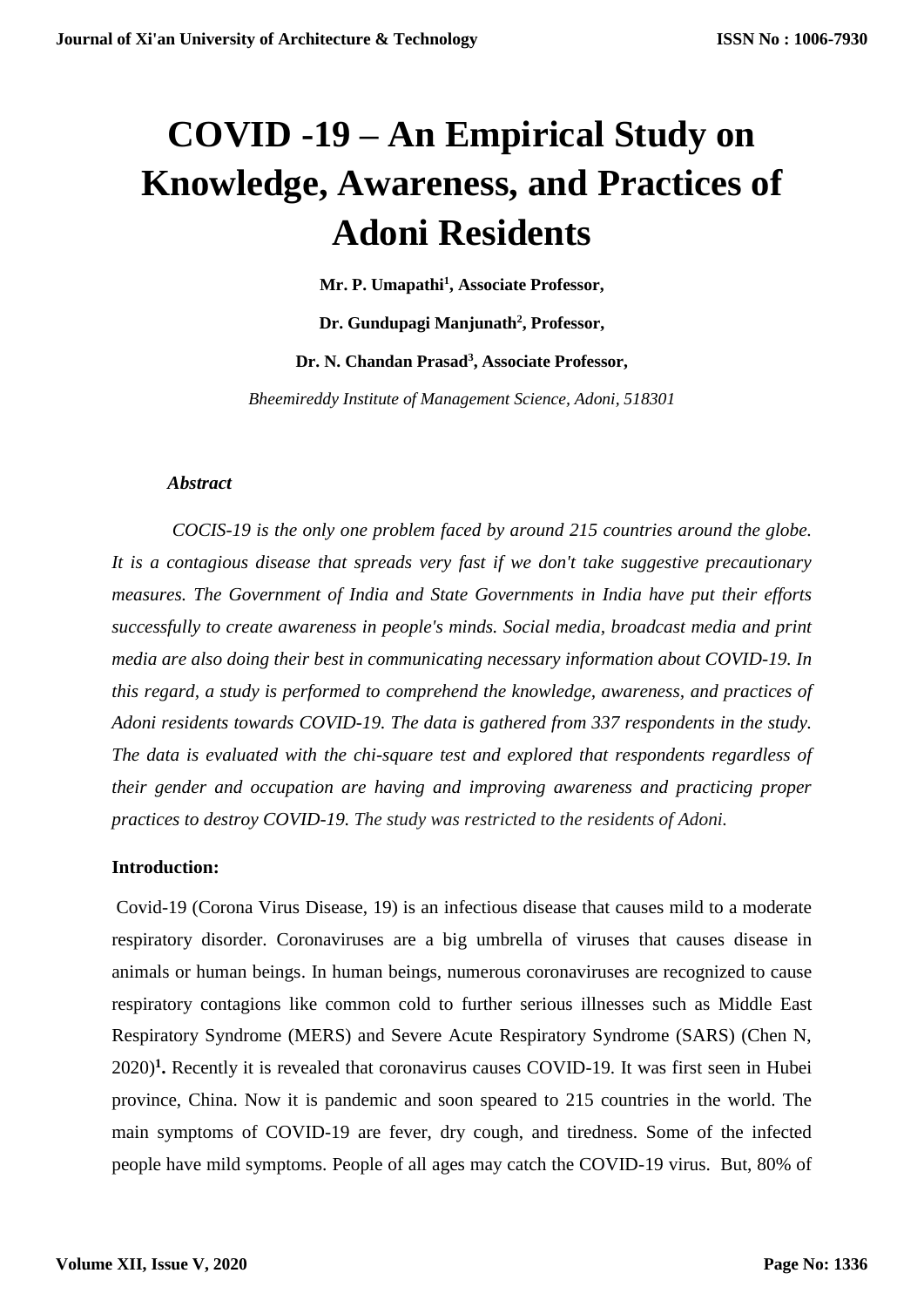the infected people are recovering without having treatment in hospitals. Elderly people with health complications like diabetes, high blood pressure, heart and lung diseases, and cancer are at high risk (**Awareness Material, 2020)<sup>2</sup> .**

The first COVID-19 case was reported on 30th January 2020 in Kerala state in India (Home)**<sup>3</sup>** . Since then it is spread to 27 states and 6 union territories. The most affected states in India are Maharastra, Gujarath, Delhi, Tamilnadu, Rajasthan, and Madhya Pradesh. The Government of India (GoI) has taken exceptional measures to control the spread of COVID-19. It has announced a complete nationwide lockdown on 24th March 2020 and is extended to May 3, 2020, gradually (Withnall, Adam, 2020)<sup>4</sup>. Educational institutions, commercial establishments, and transportation were vital affected areas. The due economic devastation caused by lockdown, many people lost their livelihood in the absence of transportation and access to markets **(Jayati Ghosh, 2020)<sup>5</sup>**.

India is as yet persevering through the fight against COVID-19. Obeying control measures set up by the government of India is just the factor that impacting achievement. Thusly control measures are enormously influenced by the awareness and practices of the residents in India (Ajilore K, 2017)<sup>6</sup>. It is learned from the previous outbreak of SARS that awareness and practices of people towards infectious diseases can stop the spread further. To flatter the COVID-19 curve in India, there is a pressing need to comprehend the people's opinions at this crucial point in time.

#### **About Adoni:**

Adoni is a small town in the Kurnool district in Andhra Pradesh. It is also one of the first largest municipalities in the Kurnool district. The town is considered famous for its cotton business, sunflower, and other small and medium enterprises. The town is well connected with nearby villages. Due to this most of the agriculture producers, bring their harvest to Adoni, and by selling they use to make some money to lead their family. Suddenly the town heard the news about the lockdown followed by Janata Curfew on 22 March 2020. Before the first lockdown, the majority of the Adoni population was going through what is happening in China through various channels of media. Even the population thought that it is also like some other viruses. The citizens of Adoni were not aware of the effect of this virus, very little knowledge about the symptoms, and measures to control the spread of the virus. So, in this study, we researched the awareness and practices of Adoni residents during the quick ascent time of the COVID-19 flare-up.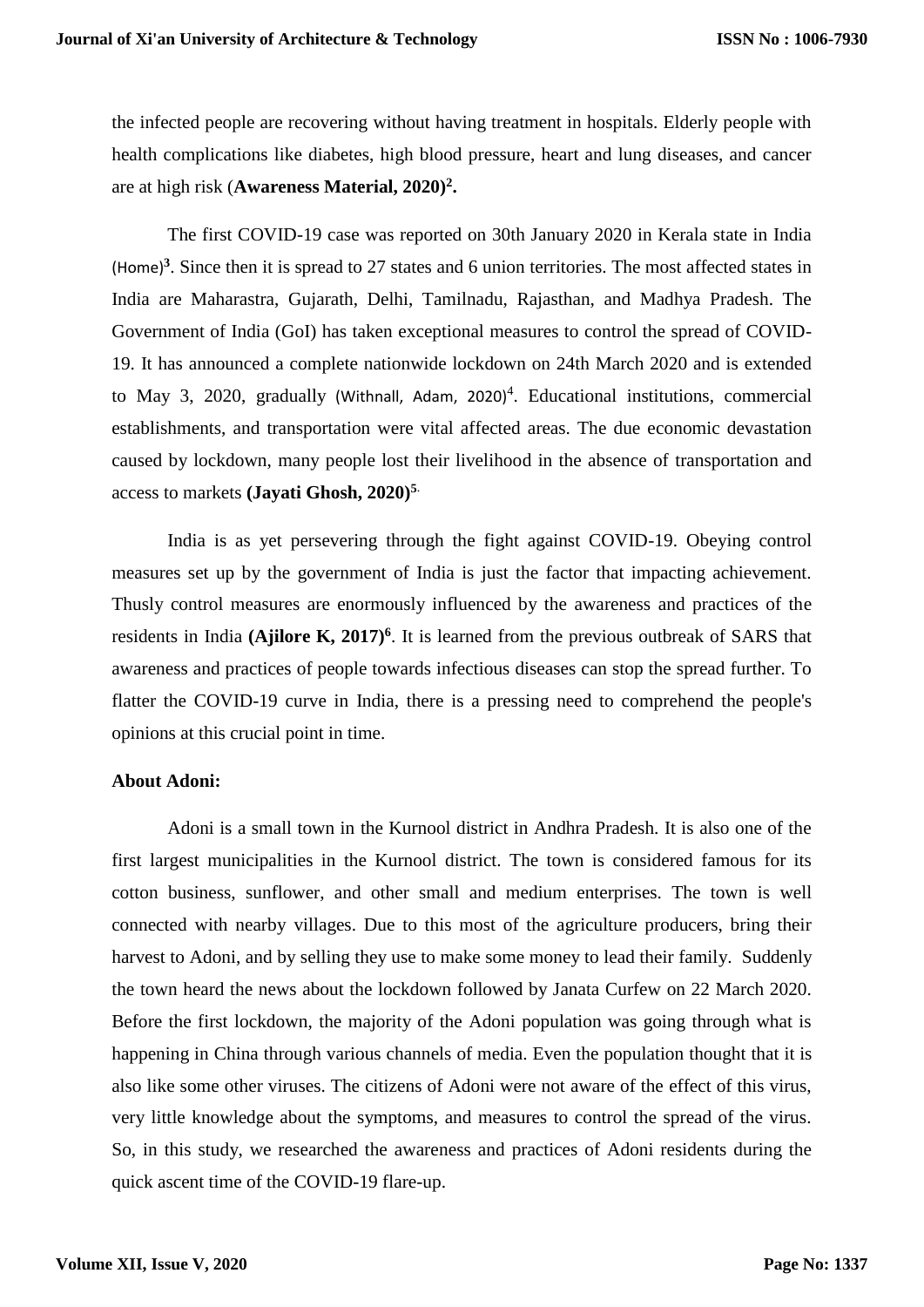#### **The Profile of the Adoni:**

| Area                                          | 38.16 SqKms    |
|-----------------------------------------------|----------------|
| Population                                    | 166537         |
| No. of Households                             | 33071          |
| No. of Revenue Wards                          | 26             |
| No. of Election Wards                         | 41             |
| No. of Slums                                  | 51             |
| Slum population                               | 61510          |
| No. of Governmental Hospitals                 | 3              |
| No. of Government Schools                     | 15             |
| No. of Burial Grounds                         | 4              |
| Vegetable Markets                             | 3              |
| No of Public Parks                            | $\overline{2}$ |
| <b>Community Halls</b>                        | 5              |
| Year of Constitution as Municipality MAY 1865 |                |
| No. of municipal wards                        | 41             |
| Source: Adoni Municipality                    |                |

#### **How the COVID knowledge created among the citizens of Adoni?**

Before the first lockdown whole India was known about, what is happening in China?. But the majority of the population in Adoni, they were not having complete knowledge about the corona virus. The following are some of the strategies adopted in Adoni to bring awareness about the corona virus.

1. On the day of Janatha Curfew Adoni municipality started announcing the symptoms of corona virus in the regional language (Telugu) and continued for more than three days in all the areas and public places.

2. Leaflet prepared in regional language distributed to door which comprises of the symptoms, lockdown rules, and regulations, emergency contact numbers.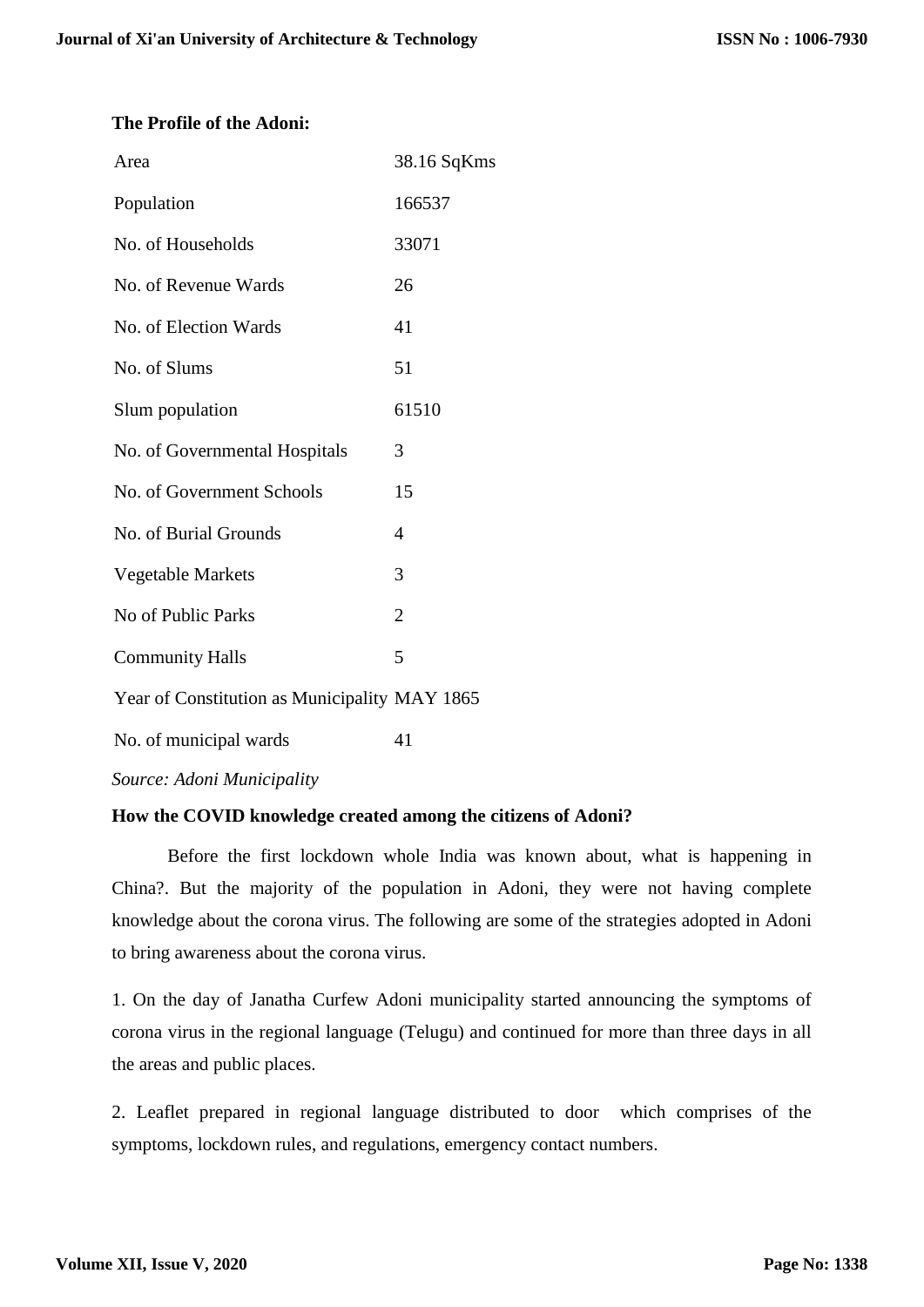3. Display of the flex banners in all the strategic locations, where symptoms and other information communicated in regional language.

4. Every hour once airing the symptoms in the regional local channel(RAM Netcom) and scrolling the important information in the channel which has helped to reach the citizens of Adoni easily in a short period.

5. Ward volunteers visited the allotted household and educated personally about the corona virus, symptoms, and measures to be taken in the home and when outside.

#### **What are the measures taken in Adoni in controlling the spread of the virus?**

**1.** Geographically each ward is closed linking with other areas using barricades. Only one entrance and exit made available to the residents, which was guarded by the Two officers from the Police Department and Two volunteers.

2. The police department has given advertisement for voluntary service at the time of lockdown. This helped the police department to source more volunteers and deployed in various strategic locations helped in controlling the spread of the virus.

3. Monitoring and controlling the movement of the people throughout the day by police beat vehicle, police personnel in their two-wheeler, volunteer in their two-wheeler, circle inspector through his four-wheeler and Divisional Inspector of Police in his vehicle.

4. Relocated the vegetable market, fruits market in four strategic locations to control the crowd movement and implementation of social distancing made possible.

5. Outer road of the Adoni completely closed for commuters.

6. Spraying the chemical in all the residential and commercial locations throughout Adoni.

7. One pass for each household is allowed in the scheduled time limit to bring the essentials.

8. The government has distributed three masks for each individual which helped to control the spread.

9. Introduced mobile market assisted by a volunteer to reduce the crowd movement visiting the market.

10. Maintaining the public places, roads, gutters, drainages clean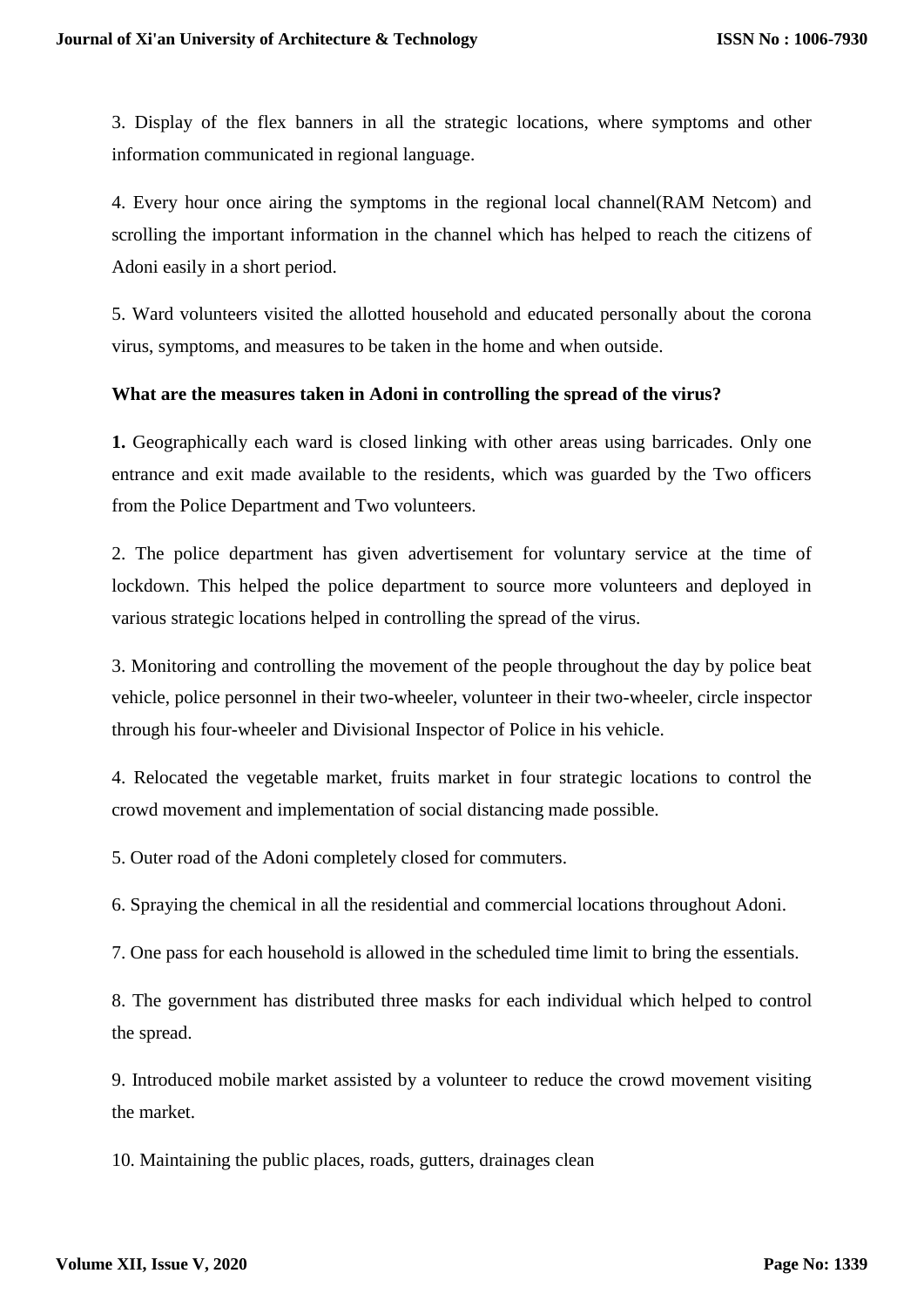#### **Review of Literature:**

The study was led to evaluate the knowledge levels of COVID-19 ailment and related disease control rehearses among medicinal services experts and students in the Mumbai Metropolitan Region. It is discovered that the most elevated rates of right reactions were from undergrad clinical understudies and the least was from non-clinical/regulatory staff. It is finished up from the examination that is a requirement for educational measures and preparing programs on the disease**. (Modi P D, April 02, 2020 )<sup>7</sup>**

This examination meant to evaluate the awareness, attitudes, and behavioral patterns of the nursers concerning COVID-19. It is discovered that respondents had practically great information about COVID-19. Be that as it may, more data despite everything should be given by the WHO and the Ministry of Health for medical staff to facilitate further govern of the contagious infection**. (Marzieh Nemati, 24 March 2020)<sup>8</sup>**

A cross-sectional analysis with a systematic random sampling technique was done and the information was gathered through a self-regulated questionnaire of the awareness and practices of healthcare workers regarding in regards to COVID-19. It is discovered that most of the healthcare workers had great information and an inspirational attitude toward COVID-19. In any case, the degree of knowledge and attitude of some healthcare workers are not exactly anticipated. **(Huynh Giao, 29 March 2020)<sup>9</sup>**

The examination intended to research the knowledge and attitude of Health Care Workers toward MERS-Cov in south-western Saudi Arabia. From the examination, it is discovered that healthcare workers of the Najran locale demonstrated an elevated flat of awareness and knowledge to MERS-Cov. It is found perceptible contrast in information levels among various professions. Occasional awareness and professional promotions are as yet required. **(Asaad AM, 20/09/2018)<sup>10</sup>**

This investigation endeavored to evaluate the awareness, attitudes, nervousness, and psychological aspects among the middle age Indian populace for the period of the COVID-19 contagion. The respondents had a reasonable level of awareness of the COVID-19 and sufficient information about its precautionary perspectives. The attitudes of COVID-19 demonstrated people groups' eagerness to obey government rules on isolate and social distancing. The nervousness levels recognized in the examination were high. **(Deblina Roya, 3 April 2020)<sup>11</sup>**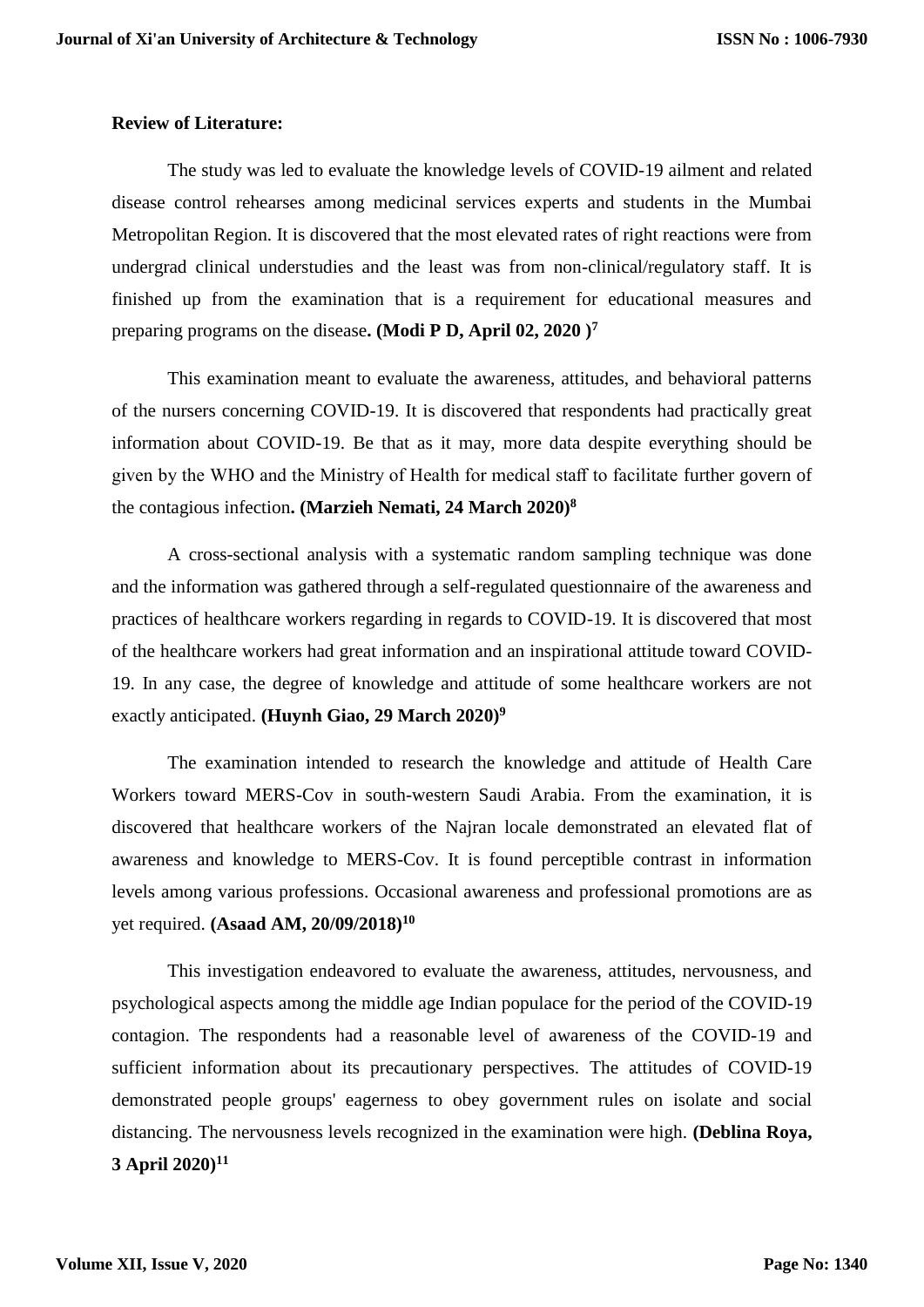In the article, it is investigated that there are two reasons that Covid-19 is such a danger. To begin with, it can kill healthy adults notwithstanding older individuals with existing medical issues. Second, Covid-19 is transmitted effectively. The average contagious individual spreads the illness to a few others. In such a manner, it is talked about that the pioneers have two similarly significant obligations: tackle the prompt issue and shield it from happening once more. **(Gates, April 30, 2020)<sup>12</sup>**

The investigation uncovers that maximum Chinese inhabitants of a moderately high financial status, especially ladies, are proficient about COVID-19, hold positive attitudes, and possess proper practices towards COVID-19. Wellbeing training programs planned for improving COVID-19 information are useful for Chinese inhabitants to embrace idealistic mentalities and keep up fitting practices. **(Chen N, 2020)<sup>13</sup>**

#### **Research Design and Research Methodology**

It is found from the literature review that studies on awareness and practices of residents towards COVID-19 are very less and such study will help the decision-makers to understand current behaviors and implement innovative ideas to create awareness and encourage residents to practice best ways to stop spreading of COVID-19.

#### **Objectives:**

The present study mainly emphasizes on the awareness levels and practices of Adoni residents towards COVID-19. Hence, the objectives are framed as below,

- To understand the awareness levels of Adoni residents towards COVID-19.
- To study various practices of knowledge inhibition in the residents of Adoni.
- To know the behavioral patterns of the Adoni residents towards COVID-19.
- To explore the significant relationship between demographical factors of the residents and their awareness and practices towards COVID-19.

#### **Methodology**

The convenience sampling technique is used to collect responses from the residents of Adoni. This survey was done in the first week of May after announcing lockdown relaxations. The questionnaire is consists of three sections. It covered demographic factors, awareness level questions, and questions on practices. The researchers referred to conference proceedings,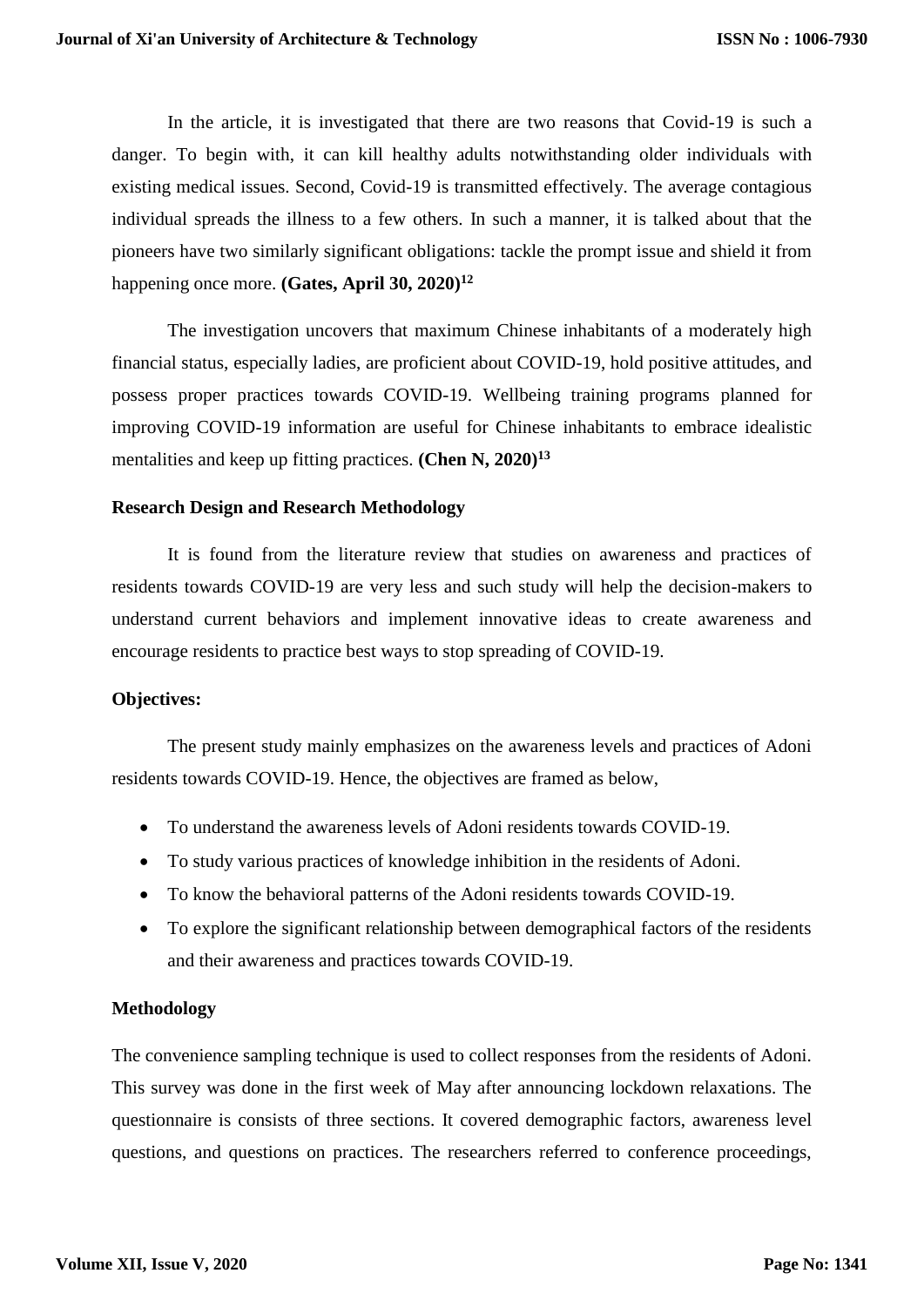books, reports, articles, and websites for gathering secondary data. The collected data was inferred with the SPSS. A Chi-Square test is used performed to test the hypotheses.

#### **Discussion and Analysis:**

The study is mainly focused on exploring the significant relationship among demographical factors of the respondents and their awareness level and practices towards COVID-19. To understand awareness level, nine important points are considered and surveyed 337 respondents. In the same way, 11 important practices are identified and tested whether they are practiced by the respondents to restrict the spread of COVID-19.

Ho1: *There is no significant relationship between the gender of the respondents and their awareness of COVID-19.*

## **Table 01: Showing the relationship between the gender of the respondents and their awareness of COVID-19.**

|                |                             |        |           | Pearson |              |                 |
|----------------|-----------------------------|--------|-----------|---------|--------------|-----------------|
|                |                             |        |           | Chi-    |              |                 |
|                |                             |        |           | Square  |              | Asymp.sig.(two- |
| S.No           | Awareness factor            | Gender | Frequency | value   | df           | sided)          |
|                | The main clinical           | Male   | 179       |         |              |                 |
|                | symptoms of COVID-19        |        |           |         |              |                 |
|                | are fever, dry cough, and   |        |           |         |              |                 |
| $\mathbf{1}$   | difficulty in breathing.    | Female | 158       | 15.83   | $\mathbf{1}$ | 0.000           |
|                | Most of the affected        | Male   | 179       |         |              |                 |
|                | persons (about 80%)         |        |           |         |              |                 |
|                | improve their health from   |        |           |         |              |                 |
|                | the sickness without        |        |           |         |              |                 |
|                | requiring exceptional       |        |           |         |              |                 |
| $\overline{2}$ | treatment.                  | Female | 158       | 0.011   | $\mathbf{1}$ | 0.918           |
|                | The corona virus that       | Male   | 179       |         |              |                 |
|                | causes COVID-19 is          |        |           |         |              |                 |
|                | mostly spread through       |        |           |         |              |                 |
|                | contact with respiratory    |        |           |         |              |                 |
| 3              | droplets than over the air. | Female | 158       | 7.121   | $\mathbf{1}$ | 0.008           |
|                | It is likely to catch       | Male   | 179       |         |              |                 |
|                | COVID-19 from somebody      |        |           |         |              |                 |
|                | who has, for instance, just |        |           |         |              |                 |
|                | a slight cough and does not |        |           |         |              |                 |
| $\overline{4}$ | sense ill.                  | Female | 158       | 1.938   | $\mathbf{1}$ | 0.164           |
|                | COVID -19 has been          | Male   | 179       |         |              |                 |
|                | detected in everywhere,     |        |           |         |              |                 |
|                | comprising areas with hot   |        |           |         |              |                 |
| 5              | and moist weather           | Female | 158       | 2.536   | 1            | 0.111           |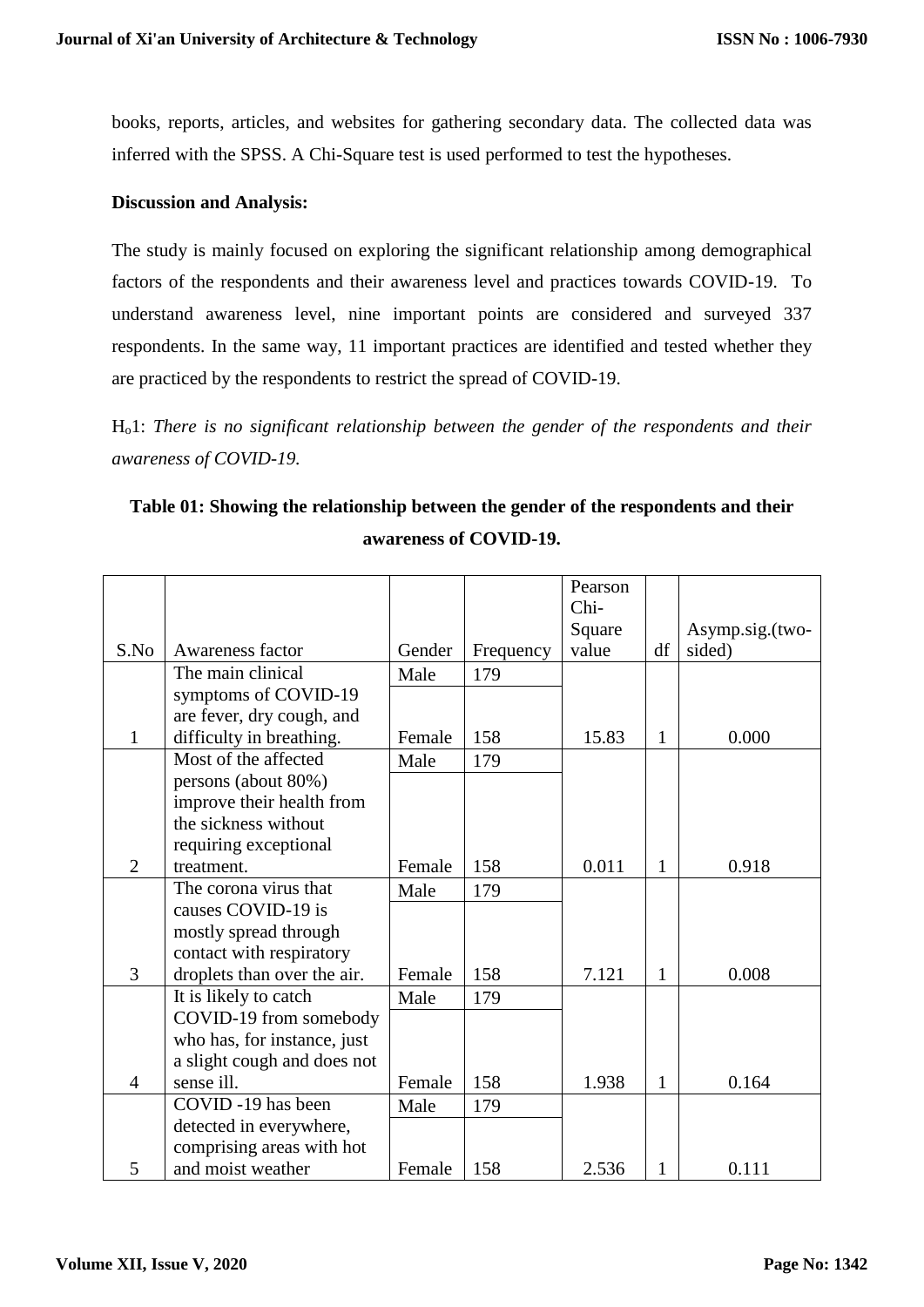|   | Currently, there is no     | Male   | 179 |       |              |       |
|---|----------------------------|--------|-----|-------|--------------|-------|
|   | operative cure for COVID-  |        |     |       |              |       |
|   | 2019, but initial          |        |     |       |              |       |
|   | symptomatic and            |        |     |       |              |       |
|   | supportive management      |        |     |       |              |       |
|   | can help most patients     |        |     |       |              |       |
| 6 | improve from the illness.  | Female | 158 | 1.032 | 1            | 0.310 |
|   | Not all persons with       | Male   | 179 |       |              |       |
|   | COVID-2019 will grow       |        |     |       |              |       |
|   | severe cases. Only those   |        |     |       |              |       |
|   | who are old, have long-    |        |     |       |              |       |
|   | lasting illnesses, and are |        |     |       |              |       |
|   | overweight are more        |        |     |       |              |       |
|   | probable to be severe      |        |     |       |              |       |
| 7 | cases.                     | Female | 158 | 3.244 | 1            | 0.072 |
|   | Isolation and treatment of | Male   | 179 |       |              |       |
|   | persons who are diseased   |        |     |       |              |       |
|   | with the COVID-19 virus    |        |     |       |              |       |
|   | are actual ways to lessen  |        |     |       |              |       |
| 8 | the spread of the virus.   | Female | 158 | 7.814 | $\mathbf{1}$ | 0.005 |
|   | The isolation observation  | Male   | 179 |       |              |       |
| 9 | period is 14 days.         | Female | 158 | 8.356 | 1            | 0.004 |

*Source: Primary data*

Chi-Square test is employed to explore the significant relationship between the age of the respondents and their awareness level towards COVID-19. It is found that P values for factor 2 (.918), factor 4 (.164), factor 5 (.111), factor 6 (.310) and factor 7 (.072) are greater than .05. Hence the test is insignificant, i.e., there is no significant relationship between age and above-mentioned factors. The P values for factor 1(.000), factor 3 (.008), factor 8 (.005) and factor 9 (0.004) are less than .05, hence the test is significant, and there is a relationship between age and these four factors

*H02: There is no significant relationship between the Occupation of the respondents and their awareness of COVID-19.*

| Table 02: Showing the relationship between the occupation of the respondents and their |
|----------------------------------------------------------------------------------------|
| awareness of COVID-19.                                                                 |

| S.No | Awareness factor         | Occupation | Frequency | Pearson<br>Chi-<br>Square<br>value | df | Asymp.sig.(two-<br>sided) |
|------|--------------------------|------------|-----------|------------------------------------|----|---------------------------|
|      | The main clinical        | Farmer     | 13        |                                    |    |                           |
|      | symptoms of COVID-       | Student    | 210       |                                    |    |                           |
|      | 19 are fever, dry cough, | Housewife  |           | 8.094                              |    | 0.151                     |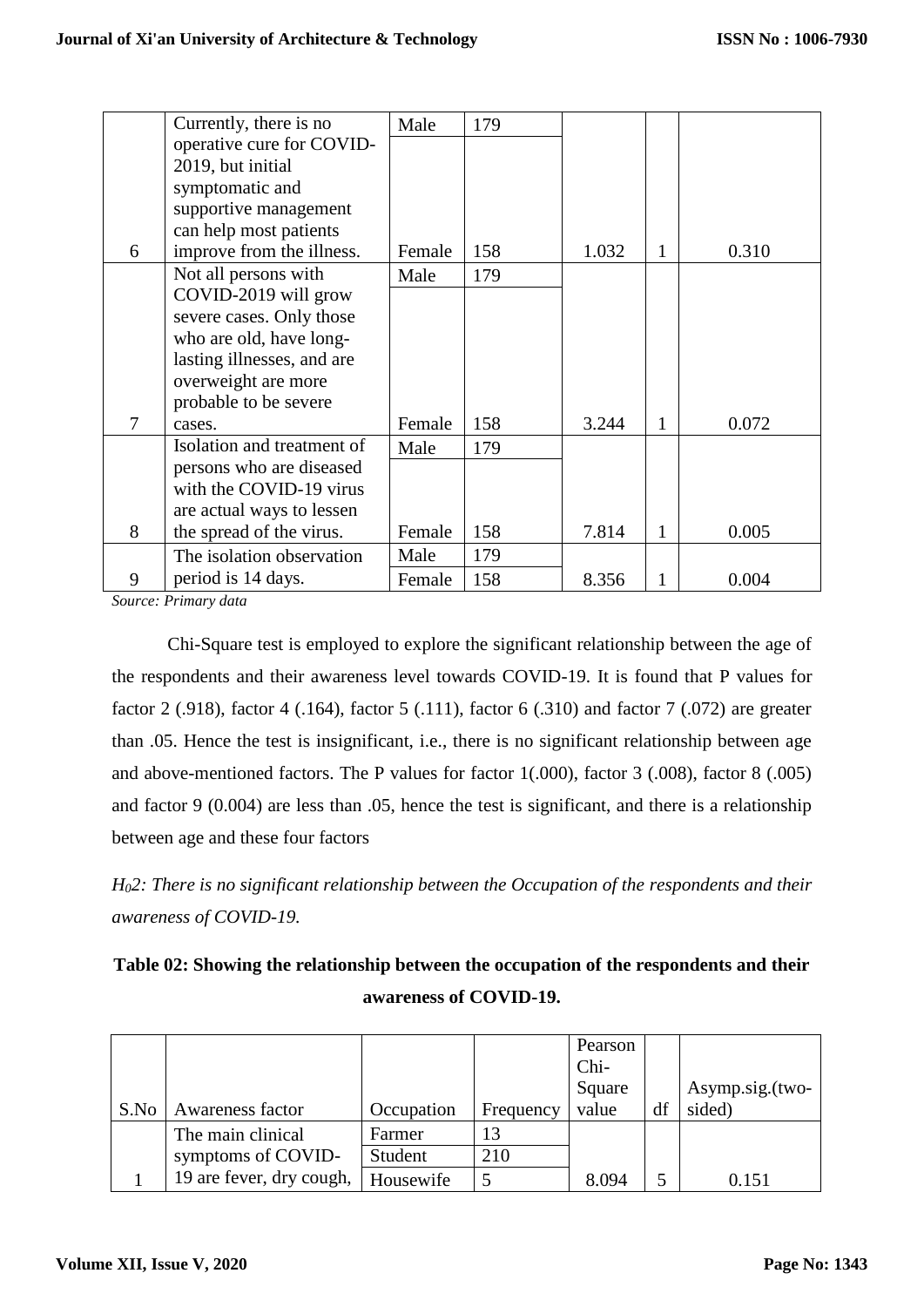|                | and difficulty in        | Private         |     |        |   |       |
|----------------|--------------------------|-----------------|-----|--------|---|-------|
|                | breathing                | employee        | 81  |        |   |       |
|                |                          | Self-           |     |        |   |       |
|                |                          | employee        | 14  |        |   |       |
|                |                          | <b>Business</b> | 14  |        |   |       |
|                |                          | Farmer          | 13  |        |   |       |
|                | Most of the affected     | Student         | 210 |        |   |       |
|                | persons (about 80%)      | Housewife       | 5   |        |   |       |
|                | improve their health     | Private         |     |        |   |       |
|                | from the sickness        | employee        | 81  |        |   |       |
|                | without requiring        | Self-           |     |        |   |       |
|                | exceptional treatment.   | employee        | 14  |        |   |       |
| $\overline{2}$ |                          | <b>Business</b> | 14  | 8.425  | 5 | 0.134 |
|                |                          | Farmer          | 13  |        |   |       |
|                | The corona virus that    | Student         | 210 |        |   |       |
|                | causes COVID-19 is       | Housewife       | 5   |        |   |       |
|                | mostly spread through    | Private         |     |        |   |       |
|                | contact with respiratory | employee        | 81  |        |   |       |
|                | droplets than over the   | Self-           |     |        |   |       |
|                | air.                     | employee        | 14  |        |   |       |
| 3              |                          | <b>Business</b> | 14  | 24.432 | 5 | 0.000 |
|                |                          | Farmer          | 13  |        |   |       |
|                | It is likely to catch    | Student         | 210 |        |   |       |
|                | COVID-19 from            | Housewife       | 5   |        |   |       |
|                | somebody who has, for    | Private         |     |        |   |       |
|                | instance, just a slight  | employee        | 81  |        |   |       |
|                | cough and does not       | Self-           |     |        |   |       |
|                | sense ill.               | employee        | 14  |        |   |       |
| $\overline{4}$ |                          | <b>Business</b> | 14  | 22.120 | 5 | 0.000 |
|                |                          | Farmer          | 13  |        |   |       |
|                |                          | Student         | 210 |        |   |       |
|                | COVID -19 has been       | Housewife       | 5   |        |   |       |
|                | detected in everywhere,  | Private         |     |        |   |       |
|                | comprising areas with    | employee        | 81  |        |   |       |
|                | hot and moist weather    | Self-           |     |        |   |       |
|                |                          | employee        | 14  |        |   |       |
| 5              |                          | <b>Business</b> | 14  | 27.897 | 5 | 0.000 |
|                | Currently, there is no   | Farmer          | 13  |        |   |       |
|                | operative cure for       | Student         | 210 |        |   |       |
|                | COVID-2019, but          | Housewife       | 5   |        |   |       |
|                | initial symptomatic and  | Private         |     |        |   |       |
|                | supportive management    | employee        | 81  |        |   |       |
|                | can help most patients   | Self-           |     |        |   |       |
|                | improve from the         | employee        | 14  |        |   |       |
| 6              | illness                  | <b>Business</b> | 14  | 16.907 | 5 | 0.005 |
| $\overline{7}$ | Not all persons with     | Farmer          | 13  | 53.214 | 5 | 0.000 |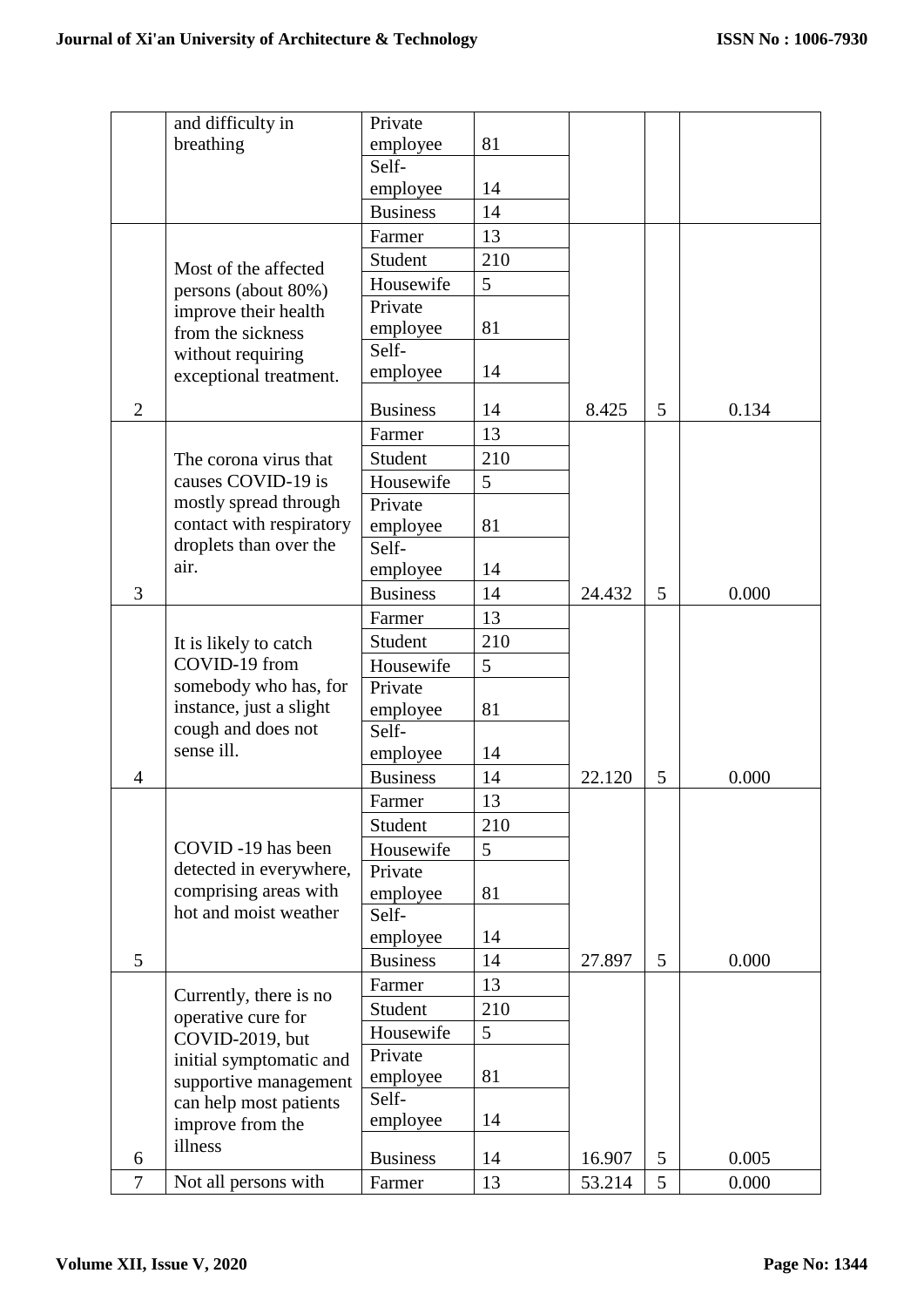|   | COVID-2019 will grow     | Student         | 210 |        |   |       |
|---|--------------------------|-----------------|-----|--------|---|-------|
|   | severe cases. Only       | Housewife       | 5   |        |   |       |
|   | those who are old, have  | Private         |     |        |   |       |
|   | long-lasting illnesses,  | employee        | 81  |        |   |       |
|   | and are overweight are   | Self-           |     |        |   |       |
|   | more probable to be      | employee        | 14  |        |   |       |
|   | severe cases             | <b>Business</b> | 14  |        |   |       |
|   |                          | Farmer          | 13  |        |   |       |
|   | Isolation and treatment  | Student         | 210 |        |   |       |
|   | of persons who are       | Housewife       | 5   |        |   |       |
|   | diseased with the        | Private         |     |        |   |       |
|   | COVID-19 virus are       | employee        | 81  |        |   |       |
|   | actual ways to lessen    | Self-           |     |        |   |       |
|   | the spread of the virus. | employee        | 14  |        |   |       |
| 8 |                          | <b>Business</b> | 14  | 30.171 | 5 | 0.000 |
|   |                          | Farmer          | 13  |        |   |       |
|   |                          | Student         | 210 |        |   |       |
|   | The isolation            | Housewife       | 5   |        |   |       |
|   | observation period is 14 | Private         |     |        |   |       |
|   | days.                    | employee        | 81  |        |   |       |
|   |                          | Self-           |     |        |   |       |
|   |                          | employee        | 14  |        |   |       |
| 9 |                          | <b>Business</b> | 14  | 34.482 | 5 | 0.000 |

Source: Primary data

Chi-Square test is used to find the significant relationship between the occupation of the respondents and their awareness level towards COVID-19. It is found that significance values for factor 3 (.000), factor 4 (.000), factor 5 (.000), factor 6 (.005), factor 7 (.000), factor 8 (.000) and factor 9 (.000) are less than .05. Hence the test is significant, i.e., there is a significant relationship between occupation and the above-mentioned factors. The P values for factor 1(.151), and factor 2 (.134) are greater than .05, hence the test is insignificant, and there is no relationship between occupation and these two factors

*H03 There is no significant relationship between gender of the respondents and their practices to stop COVID-19 spread.*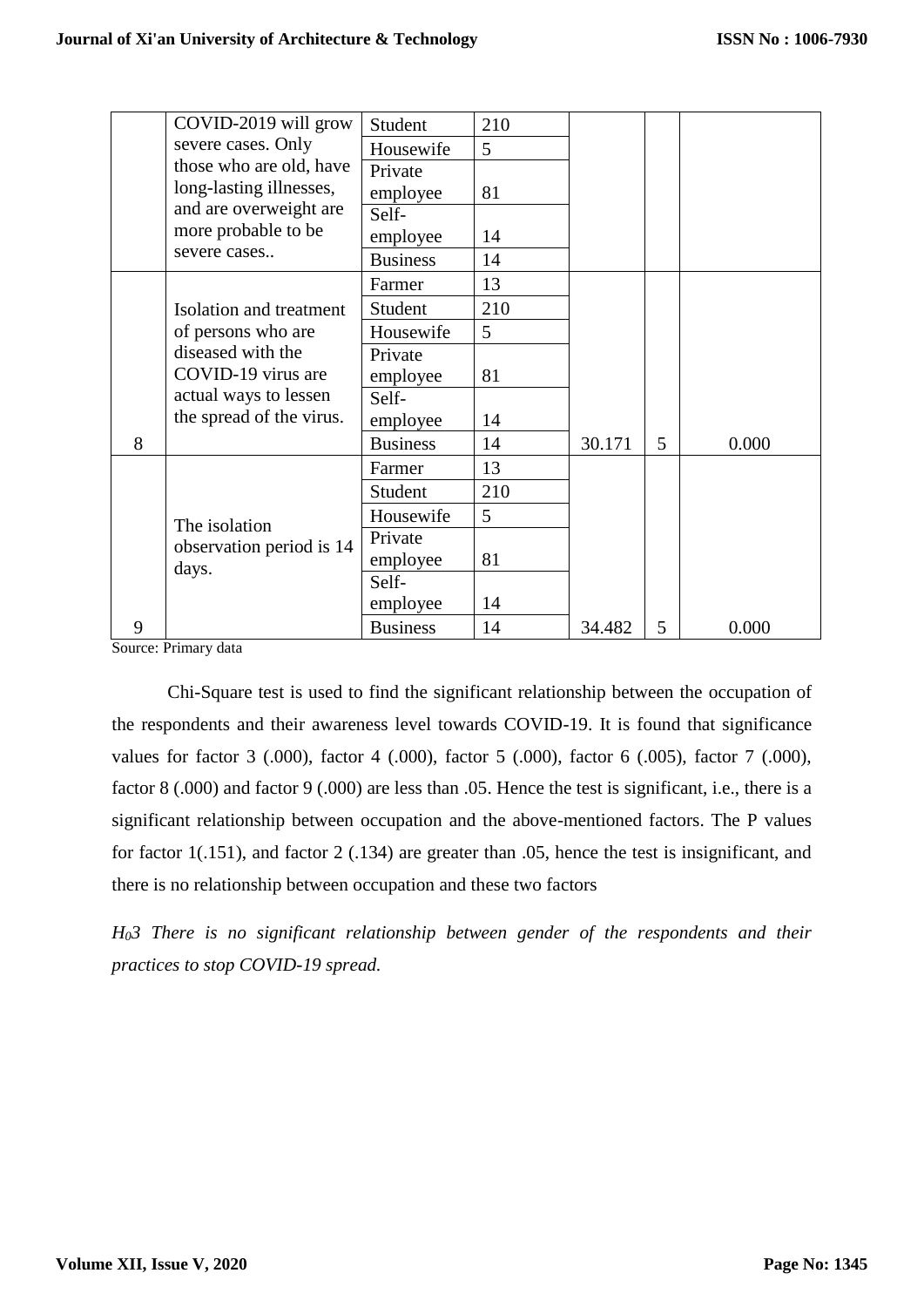| S.No           |                          |        |           | Chi-Square |                | Asymp.sig.(two- |
|----------------|--------------------------|--------|-----------|------------|----------------|-----------------|
|                | Practices                | Gender | Frequency | value      | df             | sided)          |
|                | Avoided going to         | Male   | 179       |            |                |                 |
| 1              | crowded places.          | Female | 158       | 3.778      | $\overline{2}$ | 0.151           |
|                | Wore mask whenever       | Male   | 179       |            |                |                 |
| $\overline{2}$ | leaving home             | Female | 158       | 3.693      | $\overline{2}$ | 0.158           |
|                | Maintaining hand         | Male   | 179       |            |                |                 |
| 3              | hygiene.                 | Female | 158       | 9.747      | $\overline{2}$ | 0.008           |
|                | Maintaining respiratory  | Male   | 179       |            |                |                 |
| $\overline{4}$ | hygiene.                 | Female | 158       | 7.311      | $\overline{2}$ | 0.026           |
|                | Maintaining social       | Male   | 179       |            |                |                 |
| 5              | distance                 | Female | 158       | 3.080      | $\overline{2}$ | 0.214           |
|                | Protecting with home     | Male   | 179       |            |                |                 |
| 6              | care and home isolation. | Female | 158       | 5.773      | $\overline{2}$ | 0.056           |
|                | Avoid touching or        | Male   | 179       |            |                |                 |
| $\overline{7}$ | direct physical contact  | Female | 158       | 5.109      | $\overline{2}$ | 0.078           |
|                | Avoided visitors to the  | Male   | 179       |            |                |                 |
| 8              | house                    | Female | 158       | 4.717      | $\overline{2}$ | 0.095           |
|                | Avoided spiting in the   | Male   | 179       |            |                |                 |
| 9              | open                     | Female | 158       | 4.813      | $\overline{2}$ | 0.090           |
|                | Improving the immune     | Male   | 179       |            |                |                 |
| 10             | system.                  | Female | 158       | 17.821     | $\overline{2}$ | 0.000           |
|                | Keep up to date on the   | Male   | 179       |            |                |                 |
| 11             | latest COVID-19          |        |           |            |                |                 |
|                | hotspots                 | Female | 158       | 7.479      | $\overline{2}$ | 0.024           |

### **Table 03: Showing the relationship between the gender of the respondents and their practices to stop COVID-19 spread.**

Τ

Τ

Pearson

Τ

Source: Primary data

It is found from the Chi-Square test that significance values for practices, maintaining hand hygiene (.008), maintaining respiratory hygiene (.026) improving the immune system (.000), and updates on the latest COVID-19 hotspots (.024) are less than .05. So the test is significant for these factors and there is no significant relationship exists between occupation and above-mentioned factors. It is also found that for practices avoiding going to crowded places (151), wore mask whenever leaving home (.158), maintaining social distance (.214), protecting with home care and home isolation (.056), avoid touching or direct physical contact (.078), avoided visitors to house (.095), avoided spitting in the open (.090) P>.05. Hence there is no significant relationship between occupation and mentioned seven factors as the test is insignificant for these practices.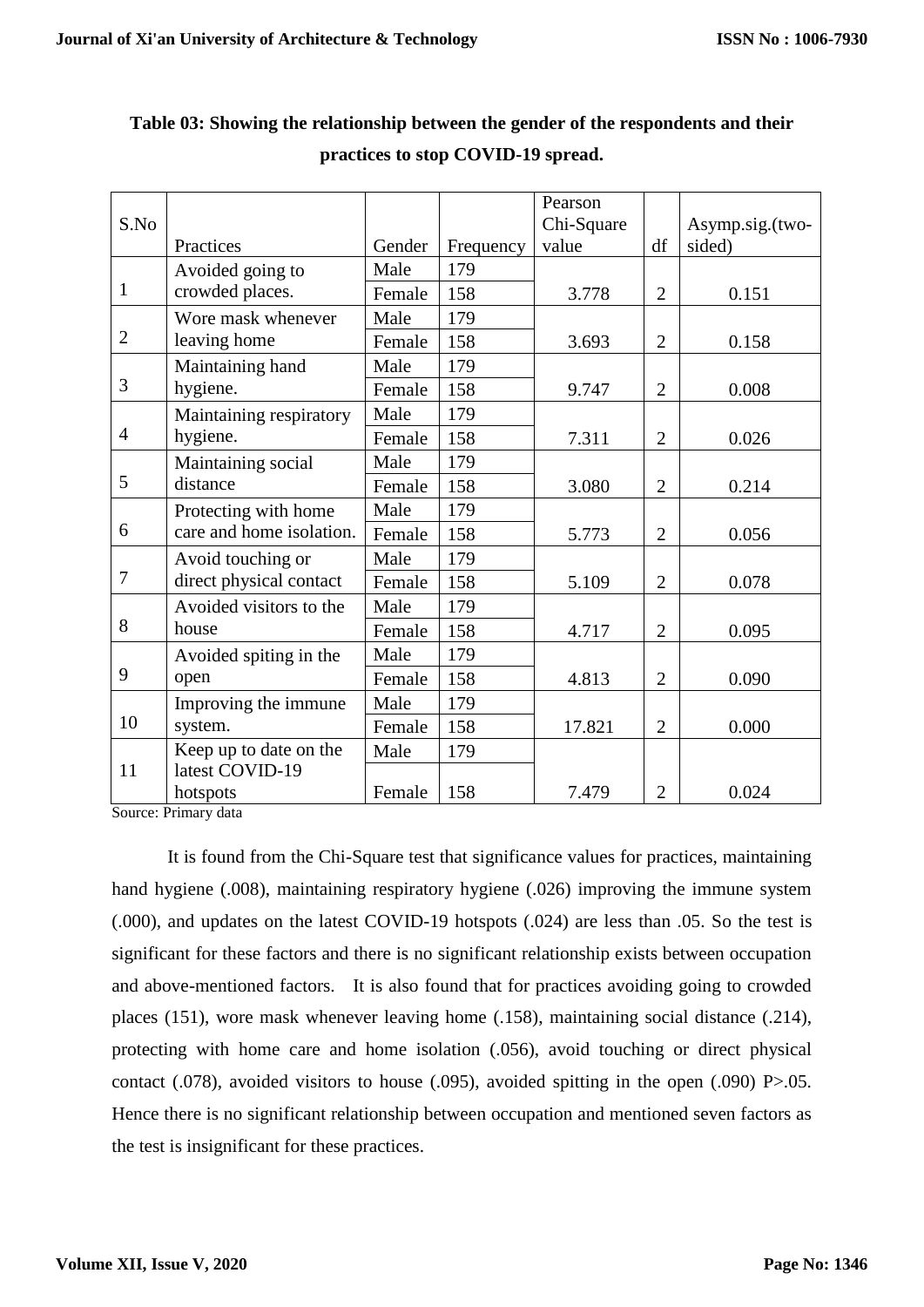*H04. There is no significant relationship between the occupation of the respondents and their practices to stop COVID-19 spread.*

## **Table.4: Relationship between the occupation of the respondents and their practices to stop COVID-19 spread.**

|                |                    |                 |           | Pearson |    |                 |
|----------------|--------------------|-----------------|-----------|---------|----|-----------------|
|                |                    |                 |           | Chi-    |    |                 |
|                |                    |                 |           | Square  |    | Asymp.sig.(two- |
| S.No           | Awareness factor   | Occupation      | Frequency | value   | df | sided)          |
|                |                    | Farmer          | 13        |         |    |                 |
|                |                    | Student         | 210       |         |    |                 |
|                |                    | Housewife       | 5         |         |    |                 |
|                | Avoided going to   | Private         |           |         |    |                 |
|                | crowded places.    | employee        | 81        |         |    |                 |
|                |                    | Self-           |           |         |    |                 |
|                |                    | employee        | 14        |         |    |                 |
| $\mathbf{1}$   |                    | <b>Business</b> | 14        | 42.357  | 10 | 0.000           |
|                |                    | Farmer          | 13        |         |    |                 |
|                |                    | Student         | 210       |         |    |                 |
|                | Wore mask          | Housewife       | 5         |         |    |                 |
|                | whenever leaving   | Private         |           |         |    |                 |
|                | home.              | employee        | 81        |         |    |                 |
|                |                    | Self-           |           |         |    |                 |
|                |                    | employee        | 14        |         |    |                 |
| $\mathfrak{2}$ |                    | <b>Business</b> | 14        | 59.038  | 10 | 0.000           |
|                |                    | Farmer          | 13        |         |    |                 |
|                |                    | Student         | 210       |         |    |                 |
|                |                    | Housewife       | 5         |         |    |                 |
|                | Maintaining hand   | Private         |           |         |    |                 |
|                | hygiene.           | employee        | 81        |         |    |                 |
|                |                    | Self-           |           |         |    |                 |
|                |                    | employee        | 14        |         |    |                 |
| 3              |                    | <b>Business</b> | 14        | 43.294  | 10 | 0.000           |
|                |                    | Farmer          | 13        |         |    |                 |
|                |                    | Student         | 210       |         |    |                 |
|                | Maintaining        | Housewife       | 5         |         |    |                 |
|                | respiratory        | Private         |           |         |    |                 |
|                | hygiene.           | employee        | 81        |         |    |                 |
|                |                    | Self-           |           |         |    |                 |
|                |                    | employee        | 14        |         |    |                 |
| $\overline{4}$ |                    | <b>Business</b> | 14        | 60.101  | 10 | 0.000           |
|                |                    | Farmer          | 13        |         |    |                 |
|                | Maintaining social | Student         | 210       |         |    |                 |
|                | distance           | Housewife       | 5         |         |    |                 |
| 5              |                    | Private         | 81        | 30.368  | 10 | 0.001           |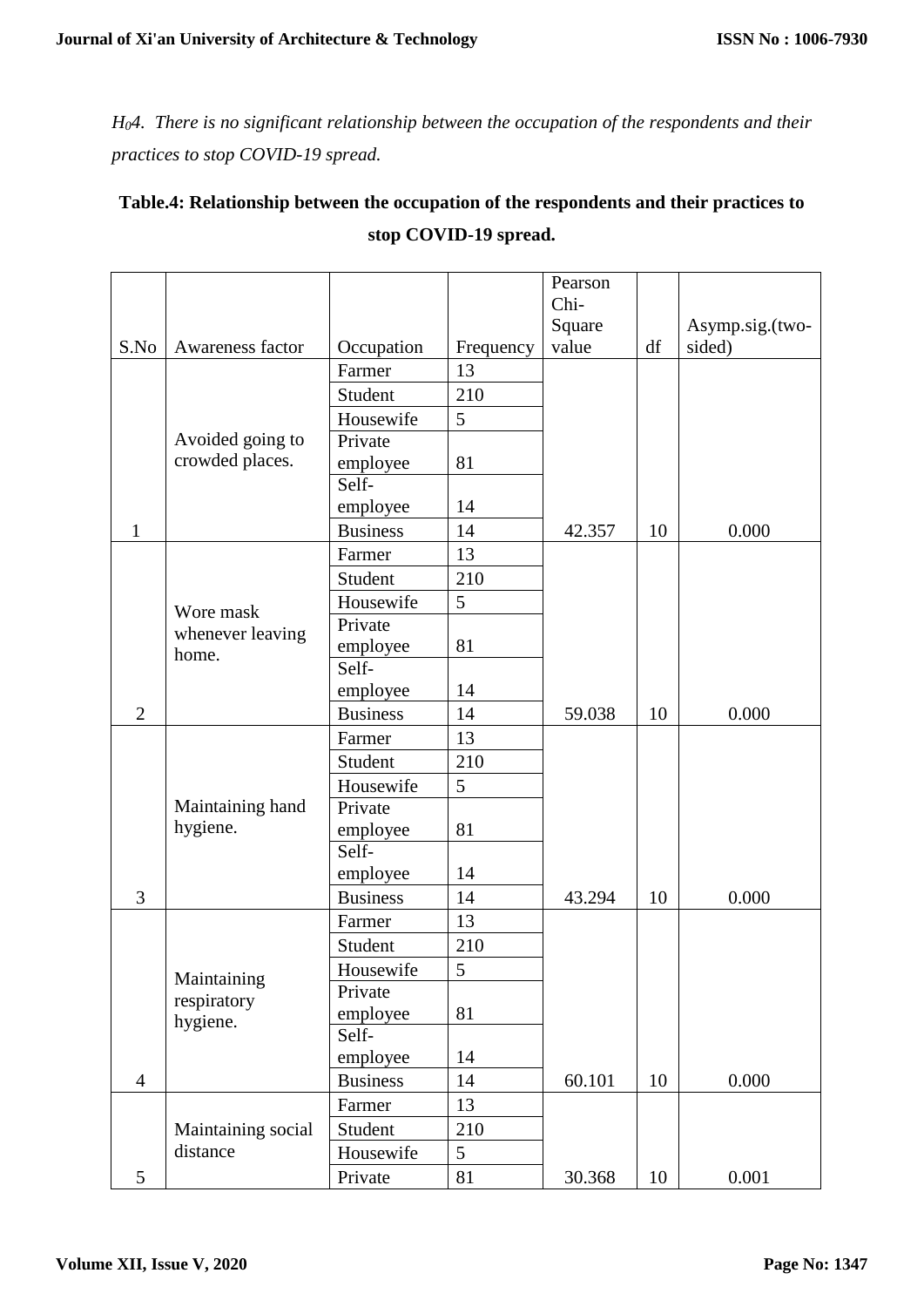|                |                     | employee          |     |        |    |       |
|----------------|---------------------|-------------------|-----|--------|----|-------|
|                |                     | Self-             |     |        |    |       |
|                |                     | employee          | 14  |        |    |       |
|                |                     | <b>Business</b>   | 14  |        |    |       |
|                |                     | Farmer            | 13  |        |    |       |
|                |                     | Student           | 210 |        |    |       |
|                | Protecting with     | Housewife         | 5   |        |    |       |
|                | home care and       | Private           |     |        |    |       |
|                | home isolation.     | employee          | 81  |        |    |       |
|                |                     | Self-             |     |        |    |       |
|                |                     | employee          | 14  |        |    |       |
| 6              |                     | <b>Business</b>   | 14  | 15.481 | 10 | 0.115 |
|                |                     | Farmer            | 13  |        |    |       |
|                |                     | Student           | 210 |        |    |       |
|                | Avoid touching or   | Housewife         | 5   |        |    |       |
|                | direct physical     | Private           |     |        |    |       |
|                | contact             | employee          | 81  |        |    |       |
|                |                     | Self-             |     |        |    |       |
| $\overline{7}$ |                     | employee          | 14  |        |    | 0.014 |
|                |                     | <b>Business</b>   | 14  | 22.15  | 10 |       |
|                |                     | Farmer            | 13  |        |    |       |
|                |                     | Student           | 210 |        |    |       |
|                | Avoided visitors to | Housewife         | 5   |        |    |       |
|                | my house            | Private           | 81  |        |    |       |
|                |                     | employee<br>Self- |     |        |    |       |
|                |                     | employee          | 14  |        |    |       |
| 8              |                     | <b>Business</b>   | 14  | 99.181 | 10 | 0.000 |
|                |                     | Farmer            | 13  |        |    |       |
|                |                     | Student           | 210 |        |    |       |
|                |                     | Housewife         | 5   |        |    |       |
|                | Avoided spiting in  | Private           |     |        |    |       |
|                | the open            | employee          | 81  |        |    |       |
|                |                     | Self-             |     |        |    |       |
|                |                     | employee          | 14  |        |    |       |
| 9              |                     | <b>Business</b>   | 14  | 64.182 | 10 | 0.000 |
|                |                     | Farmer            | 13  |        |    |       |
|                |                     | Student           | 210 |        |    |       |
|                |                     | Housewife         | 5   |        |    |       |
|                | Improving the       | Private           |     |        |    |       |
|                | immune system.      | employee          | 81  |        |    |       |
|                |                     | Self-             |     |        |    |       |
|                |                     | employee          | 14  |        |    |       |
| 10             |                     | <b>Business</b>   | 14  | 28.349 | 10 | 0.002 |
|                | Keep up to date on  | Farmer            | 13  |        |    |       |
|                | the latest COVID-   | Student           | 210 |        |    |       |
| 11             | 19 hotspots         | Housewife         | 5   | 12.814 | 10 | 0.234 |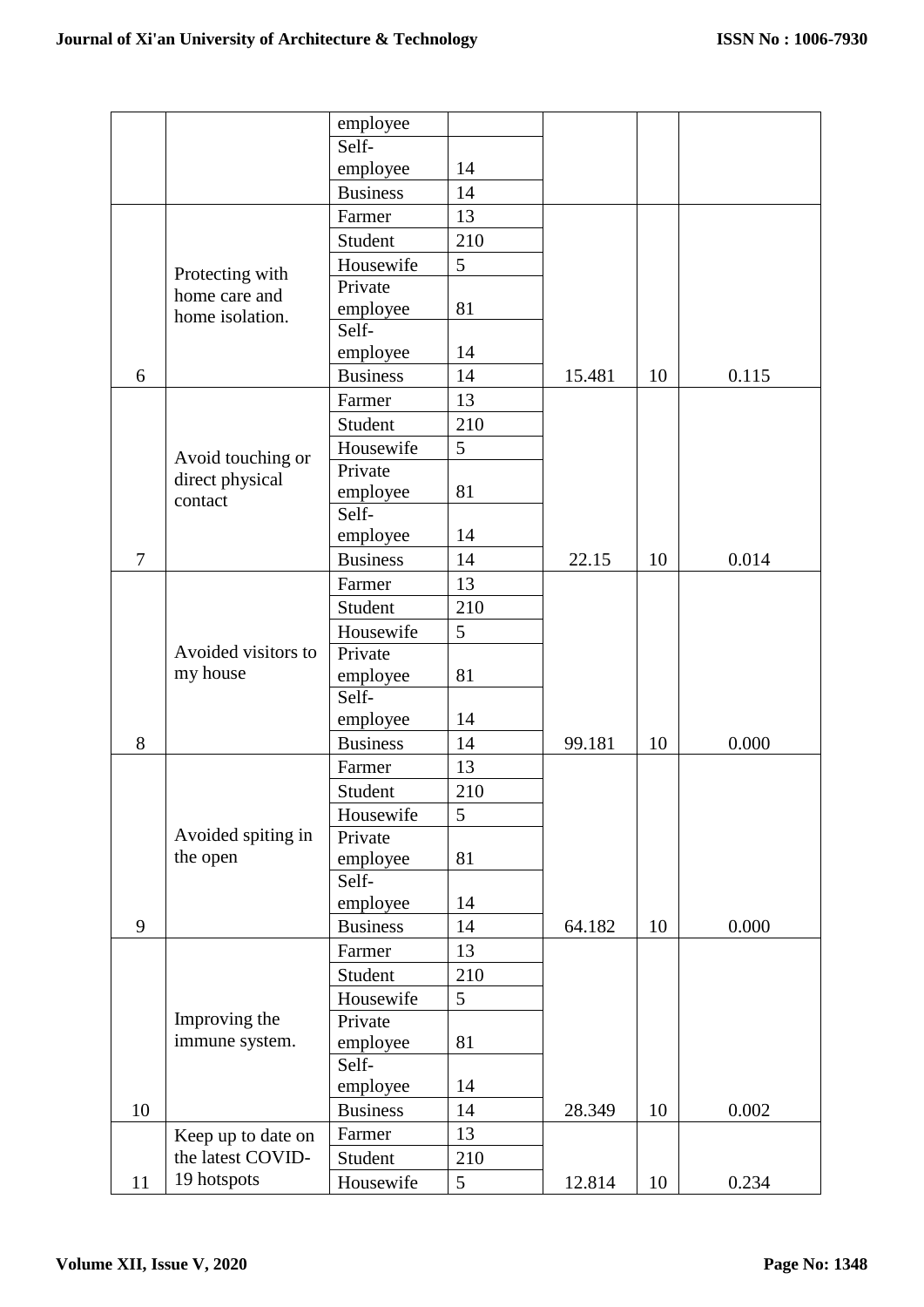| Private         |              |  |  |
|-----------------|--------------|--|--|
| employee        | $\mathbf{o}$ |  |  |
| Self-           |              |  |  |
| employee        | 14           |  |  |
| <b>Business</b> | .4           |  |  |

Source: Primary data

It is clear from above table no.4 that there is no significant relationship between the occupation of the respondents and protecting with home care and home isolation (.115) and update on latest COVID-19 hotspots (.234) as the significance values are greater than .05. For remaining factors avoiding going to crowded places (.000), wore mask whenever leaving home  $(.000)$ , maintaining hand hygiene  $(.000)$ , maintaining respiratory hygiene  $(.000)$ , maintaining social distance (.001), avoid touching or direct physical contact (.014), avoided visitors to my house (.000), avoided spitting in the open (.000), improving the immune system  $(.002)$  the P<.05, hence, the test is significant for 9 practices. It means there is a significant relationship between occupation and the above factors.

#### **Limitations**

The study is restricted to Adoni residents. This represents the awareness and practices of the Adoni population thus the outcomes of the study cannot be generalized to the entire people of the teritory. The awareness and practices of residents may vary from the place of the study and time of the study.

#### **Conclusion**

COVID-19 is spreading quickly in India. Due to the large population in India, It was estimated by the World Health Organization that COVID-19 might spread very fast. But the spreading rate is effectively controlled with appropriate measures implemented by the government of India and other state governments. The GoI and other state governments have used social media, print media and broadcasting media to improve people's awareness and to cultivate good practices relating to COVID-19. In this regard, an effort is made to analyze people's awareness and their practices to eradicate COVID-19. In the study, researchers considered nine awareness factors and eleven practices. Data is analyzed with the Chi-Square test and interpreted that regardless of respondent's gender and occupation most of them have acquired knowledge about symptoms, maintaining hygiene, contamination, and isolation requirements. It is also explored that respondents with all occupations irrespective of gender